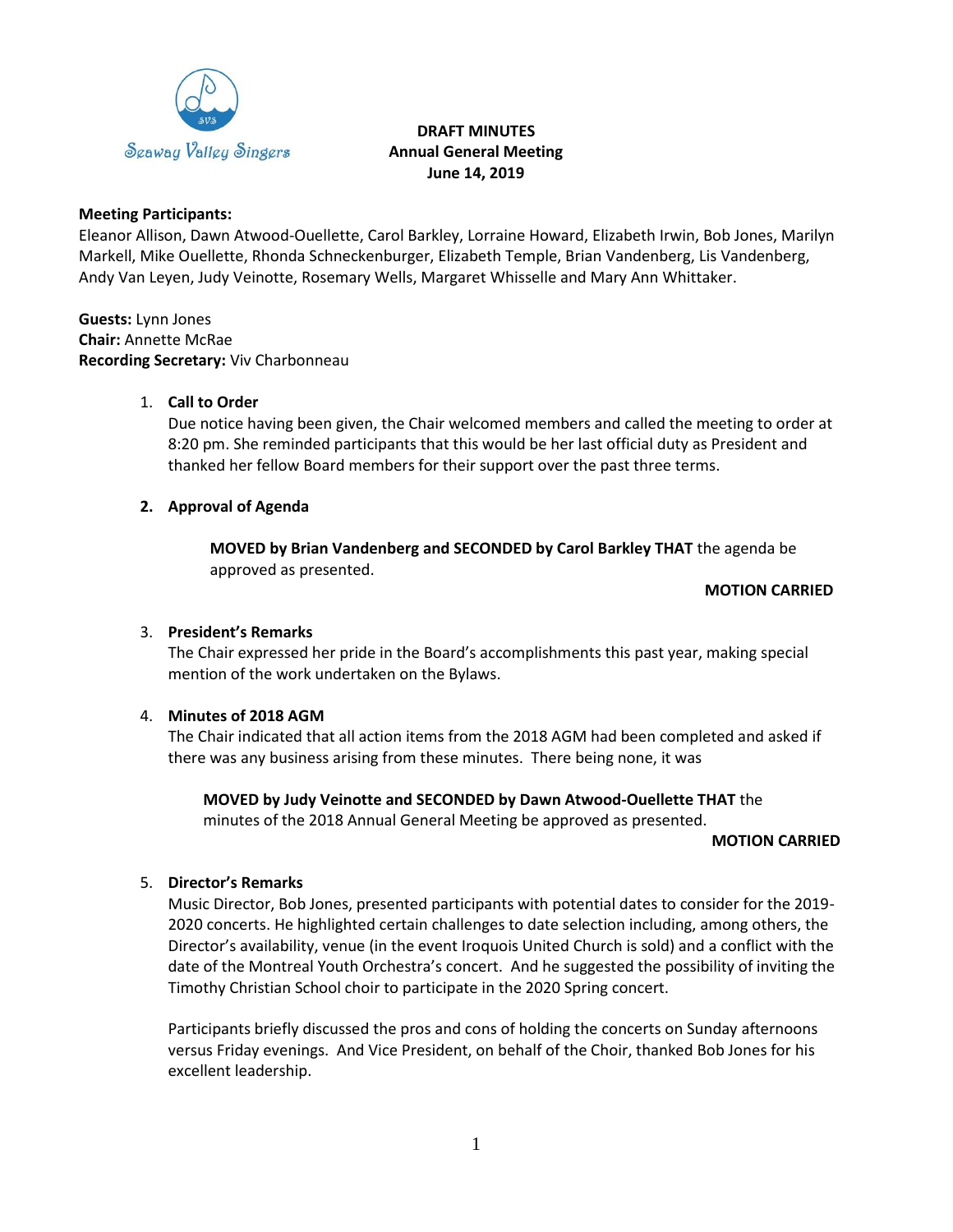| <b>ACTION</b>                                                                        | <b>PRIME</b>              | <b>TARGET DATE</b>                               |
|--------------------------------------------------------------------------------------|---------------------------|--------------------------------------------------|
| Confirm date of Montreal<br>Youth Orchestra concert and<br>advise SVS Board members. | Bob Jones, Director       | ASAP June 2019                                   |
| Discuss and finalize dates for<br>the 2019-2020 concerts.                            | <b>Board of Directors</b> | ASAP - subject to completion<br>of action item 1 |

## 6. **Financial Report**

Treasurer, Rhonda Schneckenburger, gave a comprehensive overview of the financial statements summarizing key expenditures and a year-over-year comparison. She also advised that the financials for the past year had undergone a financial review.

The Treasurer highlighted the tremendous efforts of Sponsorships and Communications convenor, Isabelle Delage, towards increasing sponsorship contributions. She reminded participants of the importance of recruiting new members, which leads to enhanced sound quality of the Choir's performances and increases revenues from both membership and concert ticket sales.

The Treasurer also provided a detailed overview of the proposed budget for the coming year indicating that it would be essentially a break-even budget.

Social convenor, Judy Veinotte, advised the Treasurer that, as her ongoing donation to the Choir, she would continue to purchase items for the concert receptions without seeking reimbursement. The Treasurer expressed the Choir's appreciation for this donation.

**MOVED by Rhonda Schneckenberger, and SECONDED by Mike Ouellette THAT** the 2019-2020 Financials, with headings amended be accepted as presented.

#### **MOTION CARRIED**

| <b>ACTION</b>                                                                                | <b>PRIME</b> | <b>TARGET DATE</b>     |
|----------------------------------------------------------------------------------------------|--------------|------------------------|
| Invite interested friends and<br>family members to join the<br>Choir.                        | All members  | Ongoing as appropriate |
| Provide names of potential<br>new sponsors to Sponsorships<br>and Communications<br>Convenor | All members  | Ongoing                |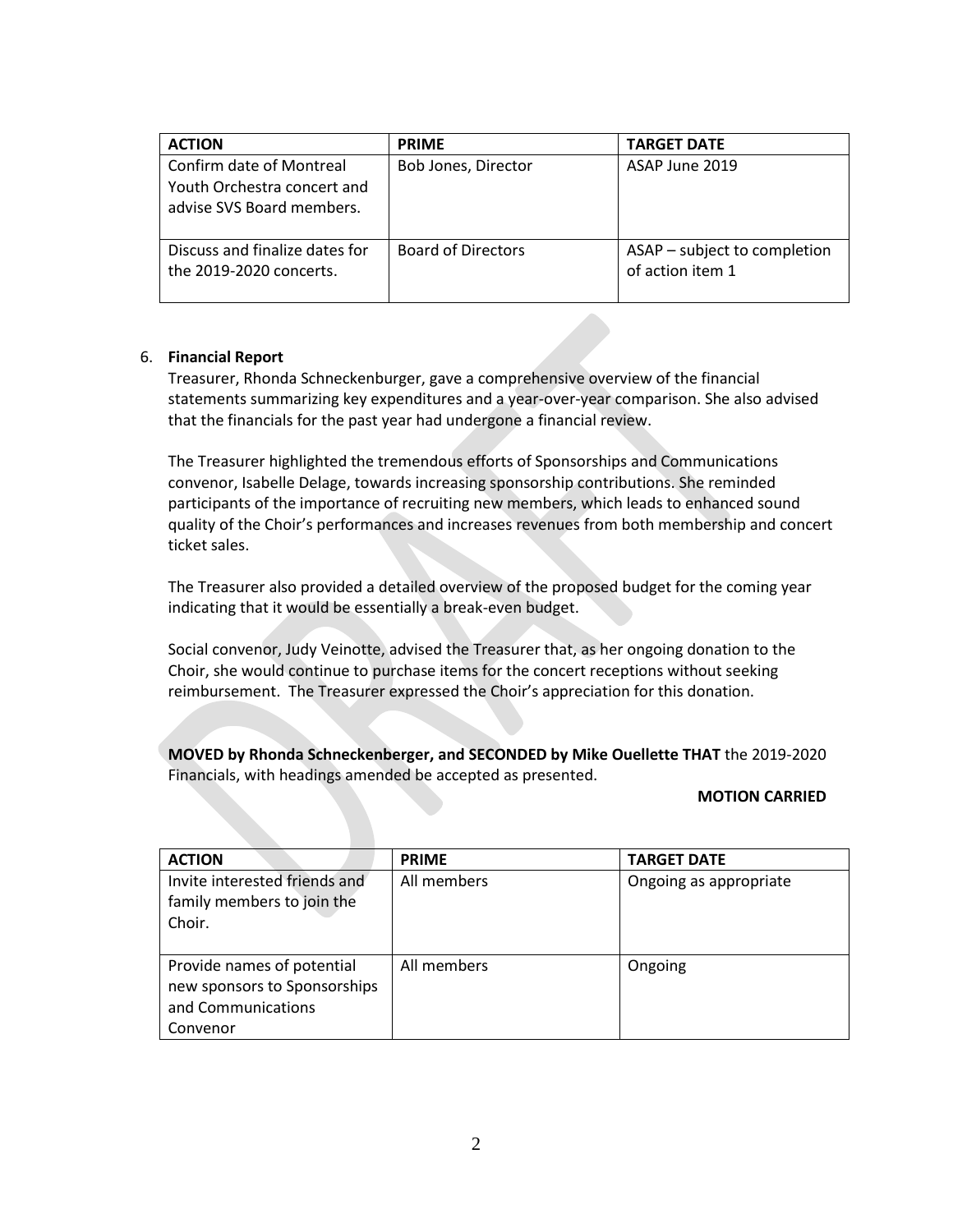### 7. **Convenor Reports**

The Chair asked if anyone had questions about the convenor reports that were contained in the AGM package. There were none.

#### 8. **Bursary Report**

In her role as Bursary Committee Chair, Annette McRae, asked if participants had any questions about the bursary program. Vice President, Mike Ouellette, mentioned that Kristina Howard, one of the bursary recipients, had sent a lovely thank-you card.

### 9. **Constitution and Bylaws**

The Vice President provided an overview of the new Constitution and changes made to the SVS Bylaws, both of which were contained in the AGM package. He provided the reasons behind these changes and background regarding charitable status. In response to a question from the floor, he confirmed that the Choir is not incorporated.

The Vice President indicated that these documents would be filed with Canada Revenue Agency (CRA) and hoped CRA would request nothing further.

There being no further questions, it was:

# **MOVED by Annette McRae and SECONDED by Lis Vandenberg THAT the proposed Constitution and Bylaws be approved as presented.**

#### **MOTION CARRIED**

| <b>ACTION</b>              | <b>PRIME</b>               | <b>TARGET DATE</b>   |
|----------------------------|----------------------------|----------------------|
| File approved Constitution | Viv Charbonneau, Secretary | As soon as possible. |
| and Bylaws with CRA.       |                            |                      |

#### 10. **Election**

The Chair advised that she would not be running for re-election, having served her maximum number of terms; nor would Secretary, Viv Charbonneau, who had completed an extra term.

The Chair then presented the names of nominees for the position of President, Vice President and Secretary, and asked if there were any further nominations from the floor for these positions or for the position of Treasurer. There were none.

The incumbent Treasurer indicated a willingness to serve an extra term if no one else was interested.

There being no further nominations from the floor, all nominees were acclaimed to their respective positions.

The Chair noted that Member-at-Large, Madeleine Sisk, was stepping down. Rosemary Wells agreed to assume this role. Additionally, Social Convenor, Judy Veinotte, offered to step down if